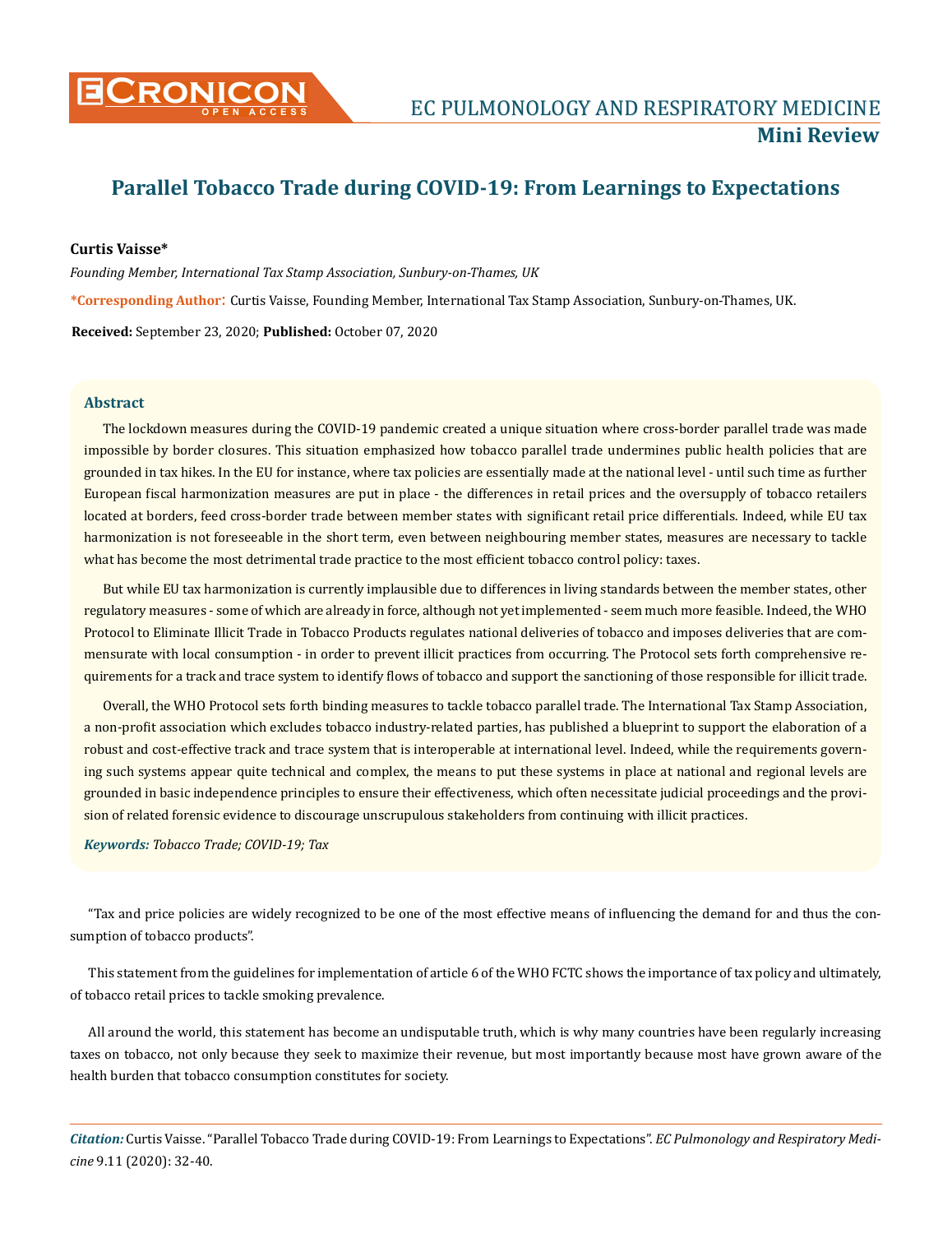Indeed, the direct and indirect cost of tobacco consumption for a country far outweighs the taxes that can be levied on the sale of tobacco products, thereby incentivizing public authorities to implement comprehensive tobacco consumption reduction strategies. In France for instance, the national court of auditors' evaluation published in 2012 [1] assessed the direct costs of tobacco at 45 billion euros per year, while mentioning that overall cost should be more systematically analysed (an economist reached a figure of 120 billion euros' worth of direct and indirect costs [2]). Meanwhile, VAT and excise collection amounted to about 15 billion euros per year for a pack of cigarettes costing on average a little less than 10 euros. Health related expenditure is therefore 3 to 7.5 times higher than generated revenue.

On the basis of this comparison, one could consider that the average price per pack in France should be somewhere around 30 euros (according to the court of auditors' evaluation) and 80 euros per pack (according to the second estimate) to compensate for the social cost of tobacco. Theoretically, this would allow for the health cost generated by smokers to be fully offset by the taxes levied on these products, without non-smokers having to bear the brunt of such costs. Of course, with such retail prices much fewer people would smoke, so that public revenue from tobacco would be decreased in similar proportions, requiring an even higher tobacco retail price. This absurd reasoning, although based on figures from an reputed institution and an economist, shows the difficulty of setting the right price policy for tobacco.

## **Taxes are the most efficient way to curb the tobacco epidemic**

Tobacco price policy is the most efficient tool to combat smoking prevalence, but even taxes as high as 80% of the retail price of tobacco products are far from compensating the direct losses caused by their consumption. For price policy to be fully effective, it is paramount that all tobacco products generate their related revenue and are not affected by external factors.

Unfortunately, in France, where at least one quarter of tobacco consumption comes from parallel trade, the effects of price policy are made inefficient by the huge proportion of products coming from the parallel trade. Parallel trade encompasses both products that are purchased legally and brought back legally on a given territory, but also products purchased legally and brought back illegally (such as when tobacco is purchased in duty free shops or in neighbouring member states and brought back in quantities exceeding the franchise/ limits), as well as products that are purchased illegally and sold illegally (more commonly called contraband products). But the line is thin, and one must already consider that products sold legally in a jurisdiction and brought back illegally could qualify as contraband products.

Now that these preliminary remarks on price policy have been exposed, let's consider how tobacco parallel trade has manifested during the COVID-19 crisis in the European Union (EU). This will enable us to precisely qualify the problem and propose the most obvious solution to it, which, remarkably, is not rocket science: it is simply the strict and comprehensive enforcement of existing compulsory regulation.

## **How lockdown measures contributed to learnings about the magnitude of tobacco parallel trade in the EU**

Tobacco parallel trade is the subject of many studies by experts, academics and tobacco control specialists. But the lockdown measures have provided the most unique circumstances in history to allow for a specific analysis of its magnitude and provenance, notably in the EU.

Indeed, the COVID-19 health crisis created a situation where many countries had to close their borders to avoid an unmanageable spike in hospital admittance and potentially high death rates considering the limited availability of respiratory apparatus to cope with the virus' worse symptoms.

This led to a - somewhat foreseeable - spike in internal tobacco consumption where tobacco products were still on sale, considered as essential supplies by public authorities. In some countries like France, consumption in local retail shops soared on average by one fifth compared to the same period without lockdown measures, notably in the eastern and southern parts of France. From March 2020 to April

*Citation:* Curtis Vaisse. "Parallel Tobacco Trade during COVID-19: From Learnings to Expectations". *EC Pulmonology and Respiratory Medicine* 9.11 (2020): 32-40.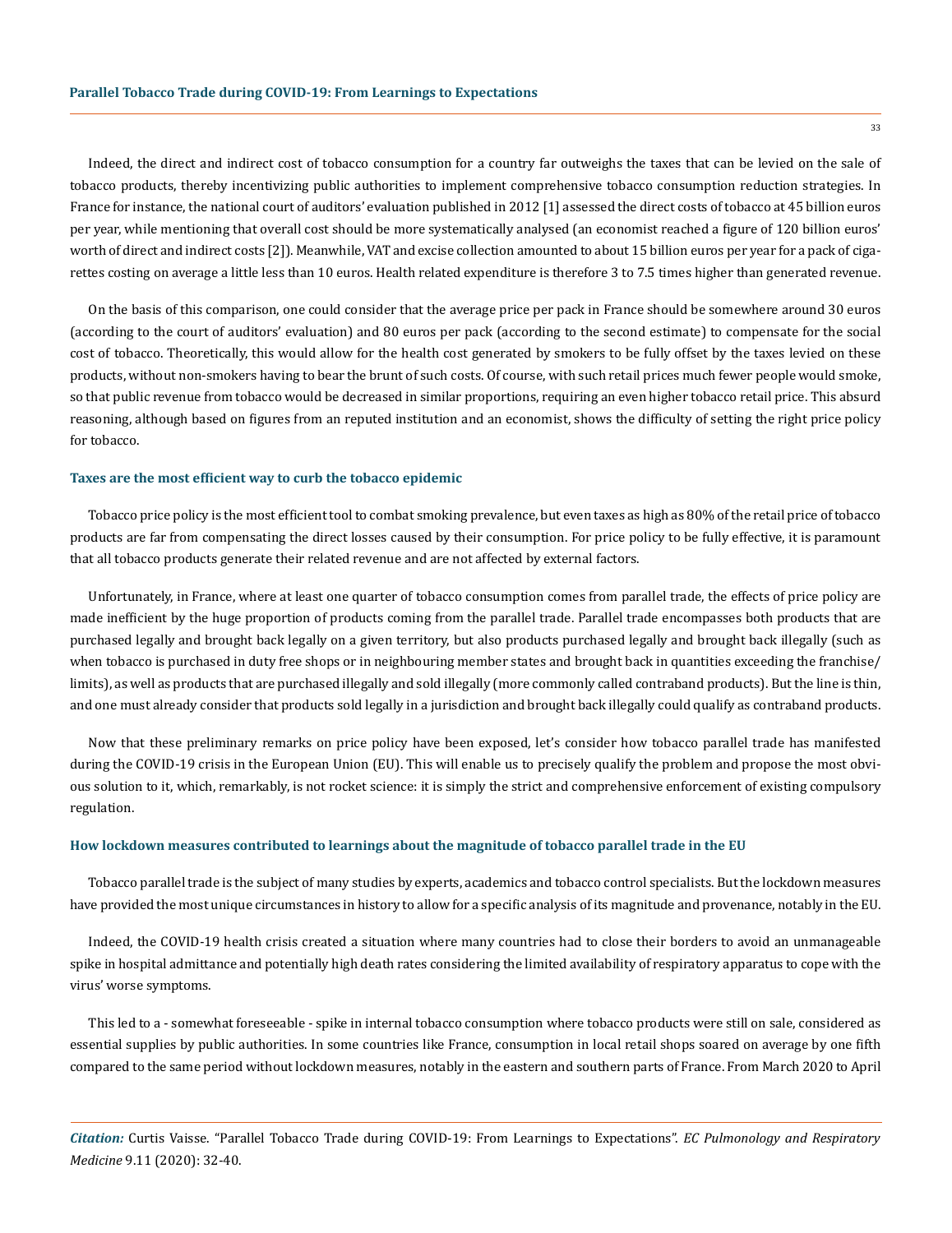2020, near the borders of Germany for instance, cigarette purchases on the French side soared by 71% and that of roll-your-own products by 235.2%, while tobacconists on the Belgian border saw a 47.1% peak in cigarette sales and 188.4% peak in roll-your-own sales [3].

Considering the high level of cross-border trade in the EU, this did not come as a surprise: a very high percentage of tobacco products are purchased in neighbouring countries with much cheaper retail prices. France has five neighbouring member states with much cheaper tobacco retail prices (with price differentials ranging from 35% with Germany and Belgium, 45% with Luxembourg and up to 50% with Spain), thereby spurring significant levels of cross-border trade.

Yet, measures exist to ensure such practices are addressed, or at least diminished so that they do not substantially undermine the effectiveness of tobacco control policies - which they currently do.

## **Excise policy devoid of its rationale**

It is interesting to compare the maps of tobacco retail prices in the EU for the past 20 years. The differences in retail prices between member states have remained similar, thereby reproducing the same type of price differentials that attract millions of smokers from one member state to cross the border (or more precisely enter a neighbouring member state, since borders physically no longer exist) and buy tobacco in the neighbouring member state. While such practices undermine public health policies, they have other unintended consequences: from environmental ones created by the pollution caused by vehicles used to purchase tobacco, to the undermining of the credibility of EU policies - with tobacconists on the affected border resenting this union for policies they consider are slowly killing their business. From a strictly fiscal standpoint, this leads to excise taxes being perceived in a territory which does not suffer the negative externalities of consuming the related products (i.e. their public health cost), thereby nullifying one of the fundamental effects of such consumption taxes. Of course, the same situation happens throughout the EU where significant price differentials exist between member states.

Indeed excise duties are meant both to discourage the consumption of the targeted product, but also to collect the needed revenue to refund the health cost of tobacco to social security systems. In France, where the highest retail price is applied throughout continental Europe, more than a quarter of French taxes are thus perceived elsewhere than where their public health aftermath is borne.

Some might consider this to be one of the few logical negative consequences of a common market. However, although not wanting to put into question the principle of the free circulation of goods, one would certainly have a hard time justifying that a product that kills 75,000 of its consumers per year (in France alone) should be subject to the same rules as other products such as foodstuffs or other consumer products. Moreover, a specific European legal framework (Directive 2008/118/EU) already limits the number of cigarettes transported by individuals to 800 cigarettes (four cartons), which is an admission that tobacco is such a specific product that it requires specific limitations with regard to the free movement of goods.

### **Existing regulatory tools to efficiently tackle tobacco parallel trade are not applied**

While tax policy is considered one of the most efficient tools to reduce smoking prevalence, the legal measures that exist to ensure its effectiveness but are not fully implemented, if at all.

Indeed, the World Health Organization adopted a whole set of legal provisions setting forth public policy instruments to ensure a higher level of protection on a common basis, including the protection of such policies from vested interests of the tobacco industry. The basic instrument is the Framework Convention for Tobacco Control (FCTC) which entered into force on 27 February 2005 and laid the foundations of an international tobacco control regulatory framework which is now in force in the 182 parties that have ratified it to date. Following this ground-breaking achievement, more detailed rules needed to be adopted to specifically address parallel tobacco trade.

*Citation:* Curtis Vaisse. "Parallel Tobacco Trade during COVID-19: From Learnings to Expectations". *EC Pulmonology and Respiratory Medicine* 9.11 (2020): 32-40.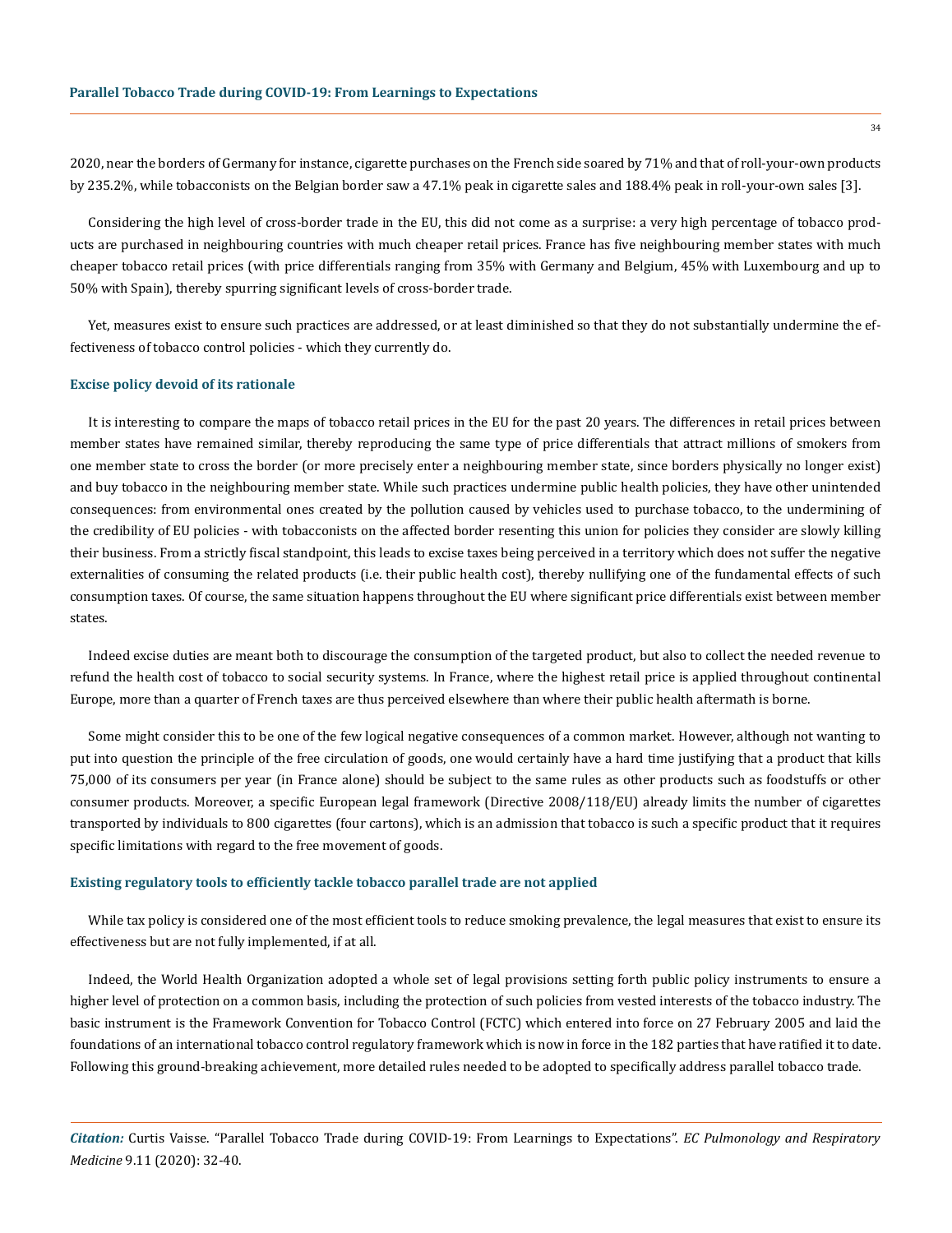On the grounds of article 15 of the FCTC, the Protocol to Eliminate Illicit Trade in Tobacco Products was adopted in 2012. It now has 62 parties and is intended to provide the means to tackle illicit trade in tobacco products through the implementation of preventive and repressive measures. Among the former, know-your-customer policies and due diligence obligations oblige tobacco trade stakeholders to keep detailed records of the persons they conduct business with. These obligations combined with those that oblige states to implement track and trace systems in strict independence from the tobacco industry are meant to identify securely and unambiguously the rogue actors that do not trade tobacco legally… and to ensure that the means exist to sanction their practices.

On the repressive side, the Protocol organizes penal cooperation on an international scale, ensuring that infringements can be sanctioned regardless of where the infringement has taken place and regardless of the complexities that the globalization of world trade creates. Indeed, in an internationally open world, where products are often produced far away from where they are consumed, the ability of states to sanction illicit behaviour relies on the legal frameworks of other countries - this is typically an area where public policy must be adopted at international level to produce expected results through the use of harmonized tools.

#### **WHO Protocol provisions to rule out oversupply of tobacco products**

As regards parallel trade and more specifically cross-border trade in the EU, control of supplies is made compulsory by two provisions of the Protocol: article 7 and 10 impose that tobacco deliveries be commensurate with local demand for tobacco products. At member state borders where significant price differentials exist, one can easily understand the justification behind such provisions. Indeed, tobacco retailers on the side of the member state applying cheaper excise taxes are flourishing, often selling products in packaging that seem tailored to cross-border trade.

Tobacco products in such states are sold packaged in master packaging with multiple cartons, or much bigger quantities of roll-yourown tobacco (sometimes up to one kilogram), so as to satisfy the demand of consumers who are willing to transport big quantities of tobacco products. This seems to be knowingly organized to fuel cross-border trade (it can be compared to duty free shops where five-carton wrappings or bulk roll-your-own tobacco products are offered, while franchises are usually limited to one or two cartons per country).

In fact, the result of such actions is easily noticeable: most tobacconists from the expensive member state's side of such borders are shutting down or struggling with plummeting turnovers and just a few products on their shelves. Meanwhile, a few kilometres away on the other side of the border, in the member state applying cheaper prices, sales are much higher than local demand, with tobacconists offering hundreds of different references in gigantic stores and back shops to stock the necessary quantities of tobacco that will be sold to foreign consumers commuting to satisfy their need for cheap products. These tobacco shops are thriving businesses - except during the COVID-19 lockdown measures of course - which benefit tobacco manufacturers while seriously jeopardizing public health policies.

This is clearly a breach to the Protocol's provisions, which undermines public policies based on tax hikes. But considering the regularity of deliveries and the granularity of the supply network, the limitations provided for in the Protocol could easily be implemented through the establishment of a delivery schedule commensurate with national demand and controlled through a mechanism under government control, without affecting the EU's fundamental principles relating to the free circulation of goods. A secure traceability system under the control of member state governments could also provide technical functionalities for ensuring that retail shop activities abide by these protocol provisions.

## **Why is tobacco parallel trade so pervasive**

The tobacco industry has argued for decades that tobacco parallel trade is caused by high retail prices, caused by taxes levied by state authorities. This statement fails to address the number one reason why tobacco parallel trade affects most countries applying tax-based

*Citation:* Curtis Vaisse. "Parallel Tobacco Trade during COVID-19: From Learnings to Expectations". *EC Pulmonology and Respiratory Medicine* 9.11 (2020): 32-40.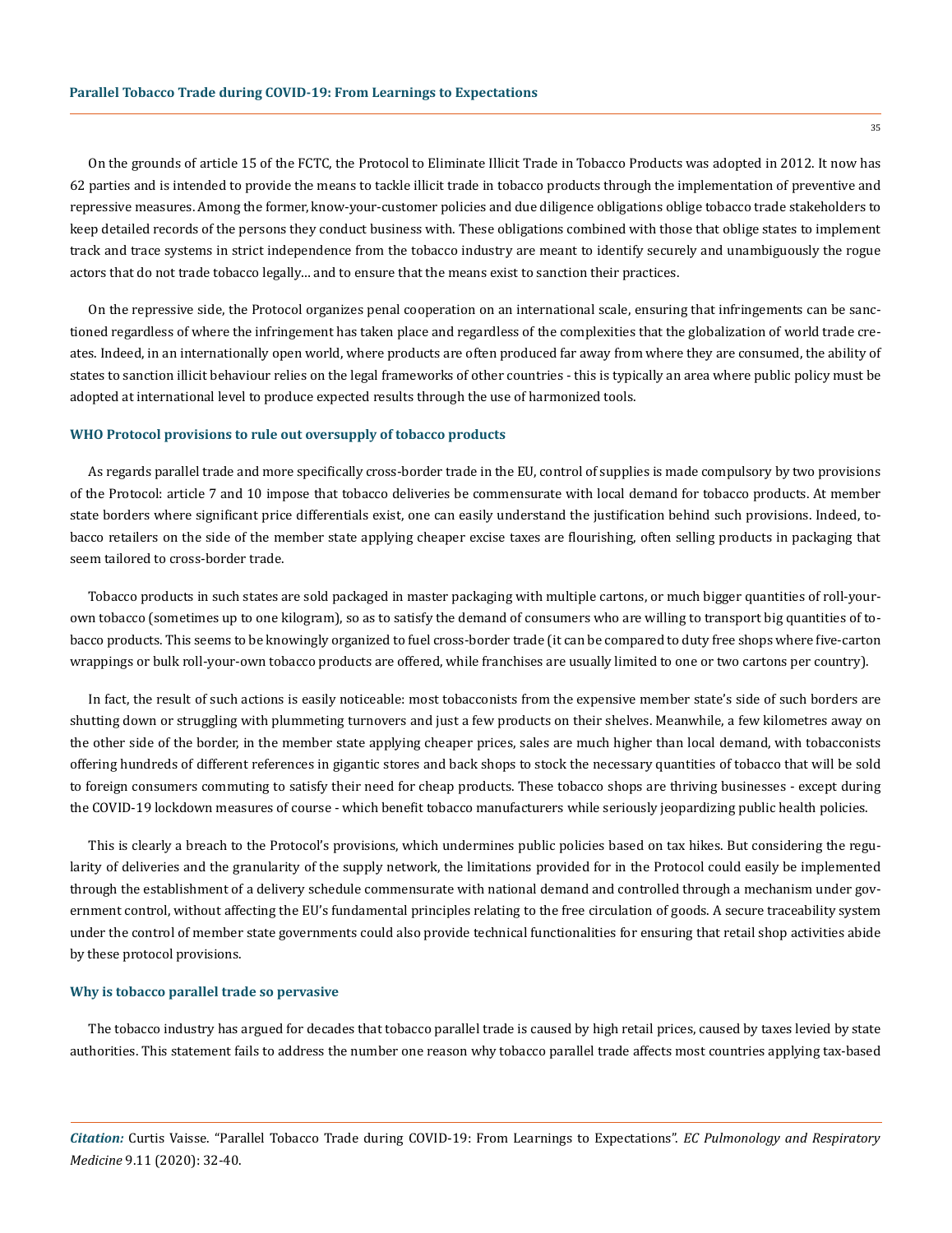tobacco control policies: the facilitation of tobacco purchases by the tobacco industry and more precisely the feeding of tobacco parallel trade markets in tremendous proportions.

Canada is an illustrative and well-known example of how a tax-based public health policy can be turned down by a tobacco company opposed to the negative consequences it would have on its turnover. In an attempt to curb the health damages caused by tobacco consumption, Canadian authorities decided to significantly raise the taxes levied on tobacco. Rapidly the Canadian market was overwhelmed by illicit products, the trafficking of which was enabled by a tobacco industry actor, pushing the consumption of contraband products to 30% on average and up to 75% in some areas of Quebec. To cope with the soaring contraband, Canadian authorities had to reverse their policy and reduce tobacco taxes, so that the retail price of tobacco products was lowered to put an end to trafficking. This created a worrying precedent where the creation of a contraband market led a government to reverse its tax-based public health policy in consideration of the surge in contraband that was being fed by a legitimate tobacco actor.

All around the world, as soon as a government proposes, tries to implement, or enforces a tax hike, a tobacco industry actor raises the red flag of illicit trade - as was already the case in Canada, as described above, when the government publicised its upcoming tax increase - to discourage such a move on the grounds that it would cause a surge in illicit trade. But this alleged automatic reaction is actually one of pure creation, as no mention is made of why illicit trade exists in the first place: because some tobacco industry actors take measures to ensure that the parallel trade exists, and most illicit products actually originate from the tobacco majors' factories themselves [4].

It is also important to mention that, in spite of manipulation by the tobacco industry, positive actions can be effective to counter parallel trade practices: because robust, comprehensive and fully independent track and trace systems are not currently implemented worldwide. Should such measures be put in place and implemented, should enforcement and judicial authorities be empowered to convict the culprits, should judicial actions be conducted until those guilty are convicted, the levels of illicit trade would probably be far less important. Or course, security systems are only a part of the overall policy that must be implemented, since a system is only a tool that requires enforcement to be effective. But they are an essential component insofar as they enable correct and reliable information to be obtained by enforcement and judicial authorities, thereby bestowing authorities with the capacity to conduct their mission.

Despite the tobacco industry presenting itself as a victim - often citing counterfeits as the biggest threat to public policies - most evidence shows that the industry and its network fail to give a correct picture of reality.

Recently, a European parliament member published a report showing how parallel trade is diverse in nature but most often led by tobacco industry actors [5]. His findings lead to the conclusion that if one entrusts tobacco industry actors to solve an issue which they are the cause of, it will inevitably end in failure.

These findings cannot, however, be considered ground-breaking, and neither can the solution to this issue, which already exists: it consists in the obligation to implement comprehensively and stringently the Protocol provisions, notably with a robust track and trace system that is independent from the tobacco industry.

## **The expectations for a thorough protocol implementation**

Given the many drivers of the parallel trade in tobacco products (including high demand, wide price differentials between legal and parallel markets creating significant margins, low risk of sanctions - or, more precisely, low enforcement of sanctions), the dynamics of tobacco parallel trade require strong counter-measures.

If unscrupulous actors think they can get away with an illegal practice, either because it is mildly punished, or not punished at all because of the lack of compelling evidence, such practice is bound to keep happening, particularly if it is very lucrative.

*Citation:* Curtis Vaisse. "Parallel Tobacco Trade during COVID-19: From Learnings to Expectations". *EC Pulmonology and Respiratory Medicine* 9.11 (2020): 32-40.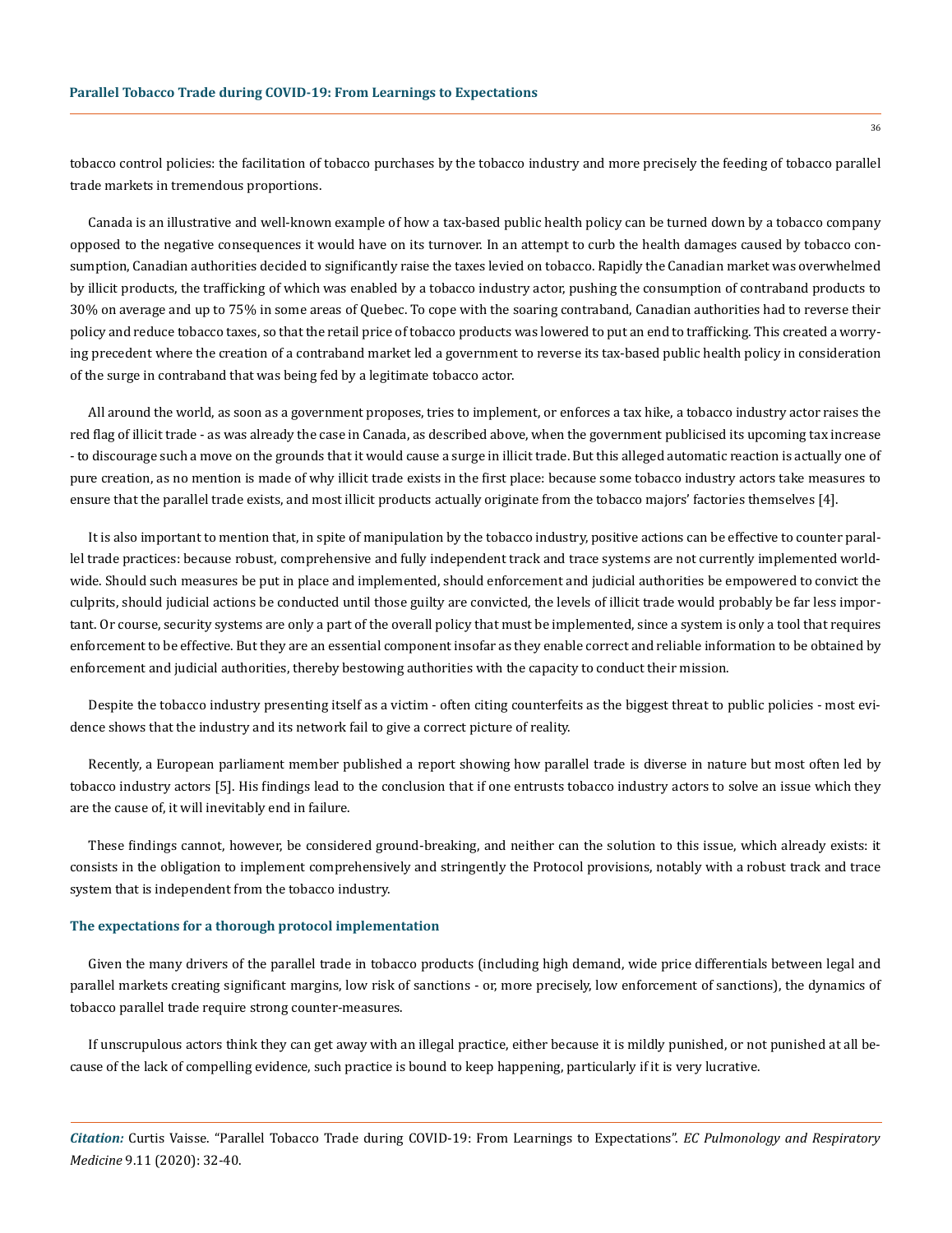The system provided for in the Protocol is the very basis upon which customs, enforcement and judicial authorities can optimize their efficiency in tackling parallel trade. Should such a system be uncertain in its ability to define the status of a product, as well as be fragmented with regard to responsibilities, and reliant on persons having a direct or indirect interest in the practice that is being regulated, this will affect the system's effectiveness and make it impossible to identify with certainty - notably before judicial authorities - those responsible for the organization of parallel trade. Therefore, the practice will go unpunished, and its repetition will not be discouraged. On the other hand, should the system be certain in its ability to determine the provenance of a product and the person responsible, should it allocate responsibilities enabling the constitution of the necessary evidence for judicial proceedings and should it be fully independent from vested interests in the products' parallel trade, then it will enable the necessary sanctioning.

The implementation of a comprehensive system should be combined with other provisions of the Protocol, notably know-your-customer policies and due diligence processes which oblige manufacturers to ensure they scrutinize and keep detailed records of the downstream stakeholders in the supply chain of their products, so that when a parallel trade product is seized, its provenance can be readily identified, as well as the chain of custody that led the product to its illicit location.

#### **Polemics about the EU tobacco traceability system's incompliance to the protocol**

Different types of systems have been proposed to tackle tobacco parallel trade.

On the one hand, one of the latest examples is the system deployed in the EU on the basis of Directive 2014/40/EU. The European Commission conceived a system to detail the application of the general provisions contained in the Directive. To put it simply, among the three policy options proposed - a tobacco industry operated solution, a fully independent one and a mixed governance one - it selected the latter.

On these grounds, only generators of the unique codes to be printed on tobacco packaging would be selected through an open, transparent and competitive public tender. As for data processing and storage, as well as for the anti-tampering device installation on tobacco production lines (the device that verifies that the tobacco product is correctly marked), the providers are appointed and remunerated directly by the tobacco manufacturers, from a list of European Commission approved suppliers. It appears particularly odd to allow those that have been barred from taking part in tobacco supply chain control because of their involvement in tobacco parallel trade to be the ones to choose the data storage providers that conduct one of the most important parts of the system. In fact, such a situation resulted in the appointment of the information technology companies that had conceived, implemented and promoted the tobacco industry proprietary system (formerly known as Codentify) that the WHO had qualified as unfit for purpose [6].

Indeed, while the Protocol sets forth that its parties shall establish "a tracking and tracing system controlled by the Party for all tobacco products", that "obligations assigned to a Party shall not be performed by or delegated to the tobacco industry" and more importantly that "each Party shall ensure that its competent authorities, in participating in the tracking and tracing regime interact with the tobacco industry and those representing the interests of the tobacco industry only to the extent strictly necessary" [7] for the implementation of track and trace, one fails to understand how such a comprehensive and stringent set of provisions allowed former Codentify partners [8] to be in charge of the EU system's core components.

At the time of conception of the EU system, it was not yet obvious for the layman that the system was conceived in a way that would impede the security industry providers that had most experience in providing anti-illicit trade systems to governments for their traditional markets. But now that the providers of the EU system have been appointed among tobacco industry preferred suppliers, the system's ability to solve tobacco parallel trade appears doubtful, even before one considers already identified system failures on the part of some of the data storage providers for reporting logistical events [9].

*Citation:* Curtis Vaisse. "Parallel Tobacco Trade during COVID-19: From Learnings to Expectations". *EC Pulmonology and Respiratory Medicine* 9.11 (2020): 32-40.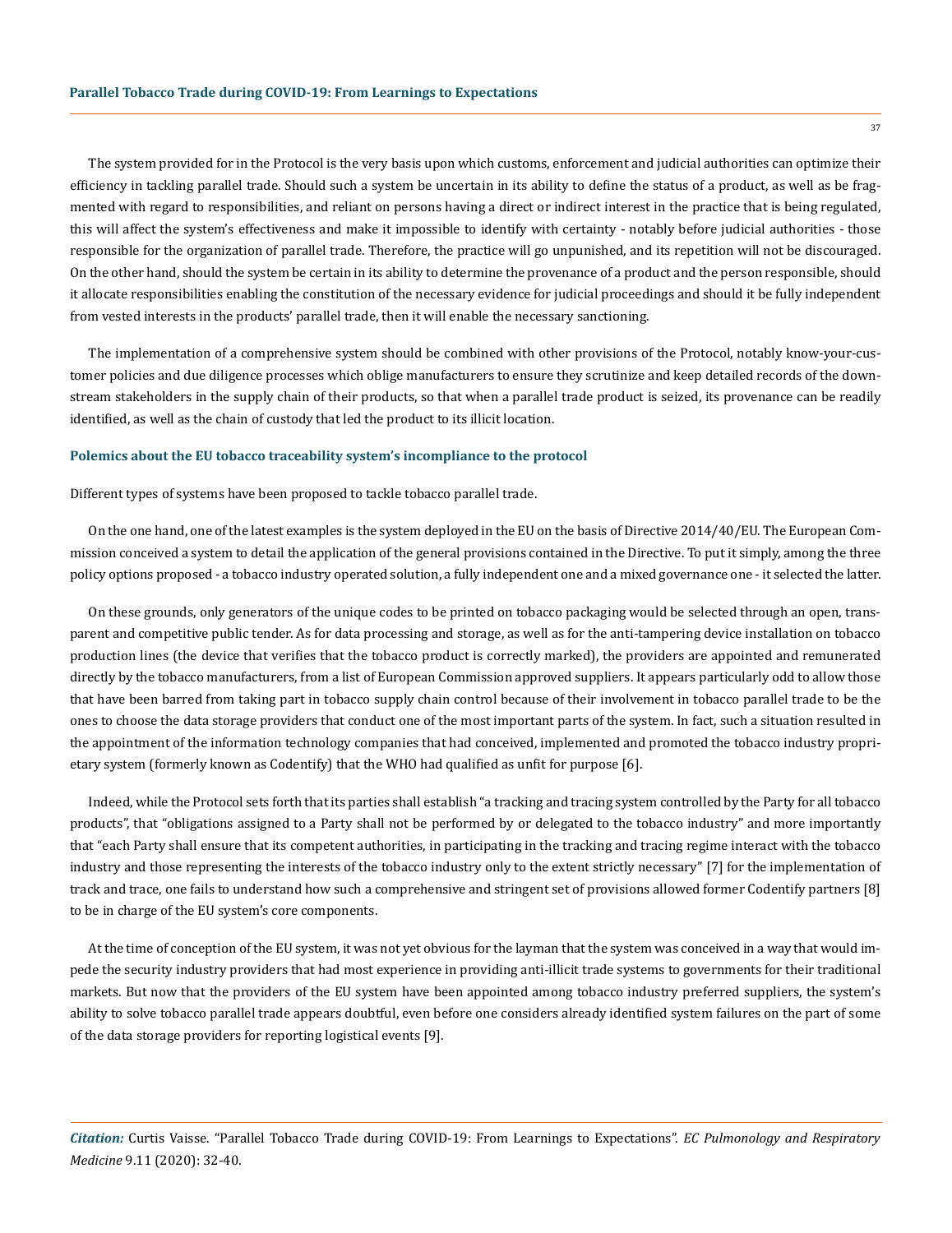#### **International tax stamp association raison d'être**

On the other hand, traditional security solution providers have concurrently continued to respond to national tenders imposing antiillicit trade programs, which are based on a more cohesive set of requirements under the responsibility of a single supplier, providing unique identifiers, a multiple set of security features analogous to those used to print banknotes and centralised databases to provide governmental authorities with the required supply chain information.

Some of these providers constituted the International Tax Stamp Association (ITSA), a non-profit association bringing together 23 members from the security printing and authentication industry. Its first mission was to adopt, under the International Standardization Office (ISO), a consensual set of requirements governing content, security, issuance and examination of excise tax stamps [10]. After five years of work and meetings by security experts from all around the world, under the ISO security and resilience technical committee, ISO 22382:2018 was adopted in October 2018 in order to create a high-level benchmark supporting states seeking to implement excise tax stamps and traceability programs to efficiently tackle illicit trade.

Such a benchmark was created on the basis of the best practices implemented by ITSA members through their decades-long experience in implementing anti-illicit trade systems throughout the world. These experiences seem to have been a source of inspiration for the Protocol drafters (which explicitly mention tax stamps in article 8 - 3) between 2008 and the Protocol's final adoption in November 2012.

The detailed requirements for a Protocol compliant system remain to be finalized and adopted by the Protocol parties.

Recently, following the entry into force of the Protocol, and the obligation to Parties to implement Protocol compliant systems as of 2023, ITSA published an FCTC Protocol compliant blueprint [11], which laid out a proposal for systems to be implemented at national level, as well as ways to connect such systems to ensure cost-effectiveness, security and interoperability on an international scale.

## **The ITSA blueprint for a WHO protocol compliant system**

The purpose of the present paper is not to give explicit details of the technical requirements in the ITSA blueprint (which are publicly accessible on the association's website), but to briefly explain the major principles that have been followed for its drafting.

Indeed, in order to come up with an efficient proposal, ITSA kept in mind the necessity to abide by Protocol provisions while entrusting a minimum of tasks to tobacco manufacturers. Indeed, the tasks entrusted to manufacturers do not jeopardize the system's security.

The blueprint therefore creates a level playing field between the providers of secure track and trace systems so that in response to national tenders based on these requirements, the competition between stakeholders will lead to cost-effective solutions without ever compromising the overall security and functionality of the system. While the system's cost could be seen as secondary considering the ability of parties to charge it to the tobacco industry (on the basis of article 8 - 14), it appeared necessary to ITSA to foresee cases where national authorities would be prevented from doing so, and thus propose the most cost efficient system.

The blueprint proposes detailed processes for each of the stakeholders of the system, from the national competent authorities, to the WHO governing bodies at the Framework Convention for Tobacco Control Secretariat, where a Global Information Sharing Focal Point is to be located. ITSA has taken into account all the main components - including tobacco industry responsibilities and the potential involvement of consumers to maximize the effectiveness of the system.

Lastly, in addition to other flaws of the EU system, ITSA also addressed the question of system operation, while strongly encouraging parties to identify conditions for control and enforcement at system inception so that the track and trace system delivers results during the first year of implementation.

*Citation:* Curtis Vaisse. "Parallel Tobacco Trade during COVID-19: From Learnings to Expectations". *EC Pulmonology and Respiratory Medicine* 9.11 (2020): 32-40.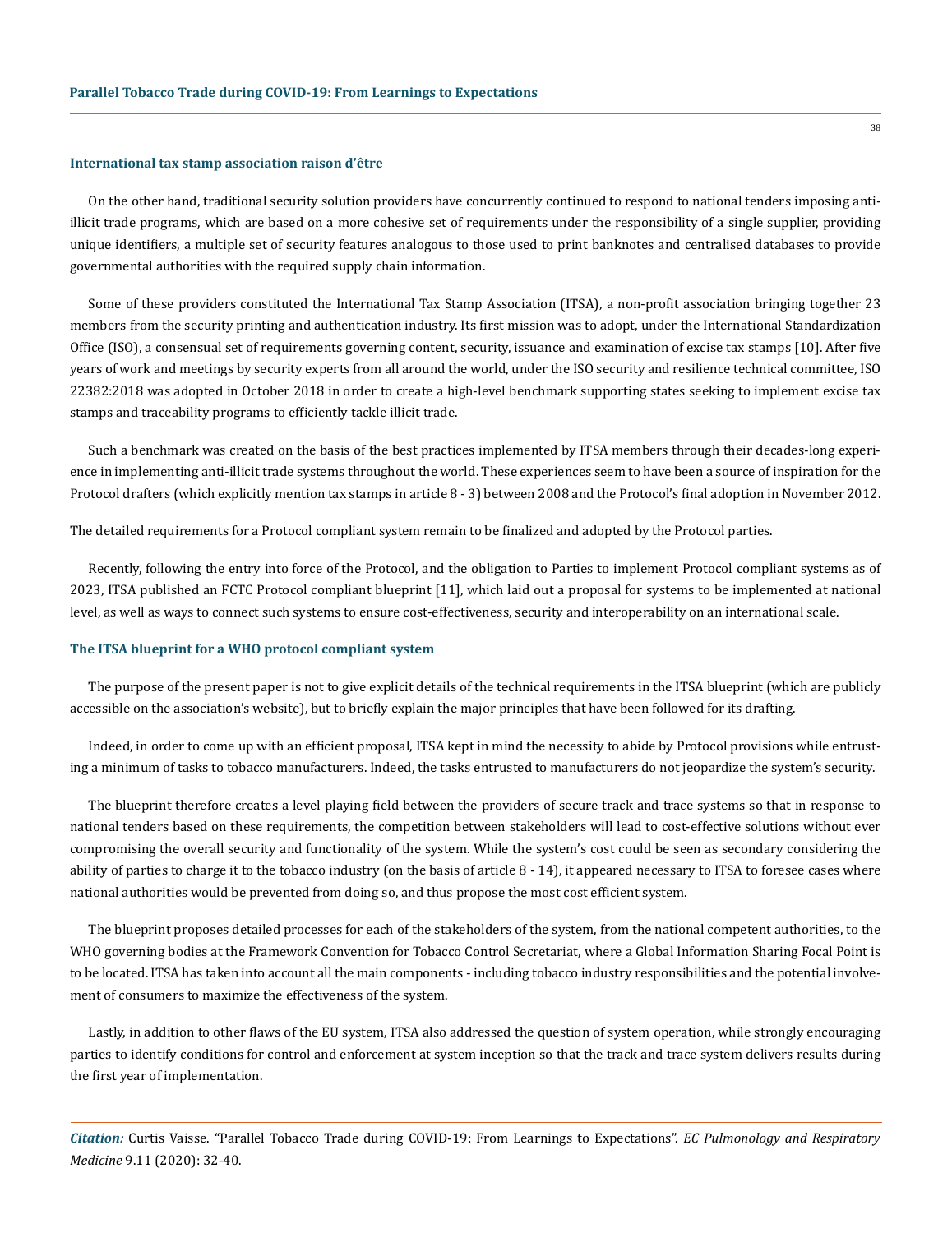## **Conclusion**

While tax rises are one of the most efficient policies to curb the tobacco epidemic, tobacco parallel trade is the biggest obstacle to the effectiveness of tax policies. From cross-border trade - which is a lawful practice provided it remains within certain limits - to illicit trade, tobacco parallel trade requires comprehensive and robust means to ensure tax policies pursue their intended goal of limiting consumption and perceiving taxes where the health burden is borne. But some private stakeholders have an interest in undermining public policies to optimize their revenue, at the expense of national budgets, citizens' health and well-being and sometimes to the benefit of criminal organizations.

The most comprehensive and strongest measures need to be put in place to ensure such practices are stamped out. The legal basis exists in the form of the WHO Protocol to Eliminate Illicit Trade in Tobacco Products. But the details and technicalities of the system to be implemented in line with the Protocol are yet to be determined. Fully independent systems have been implemented around the world to enable governments to efficiently tackle tobacco parallel trade. Against these proven track records, the tobacco industry majors promote diverse types of alternative systems, such as the tobacco industry conceived Codentify platform, or the EU system for track and trace, in a bid to weaken effective tobacco control policies.

The International Tax Stamp Association, a non-profit organization that brings together the historical providers to governments of anti-illicit trade and traceability systems published a blueprint to support the definition of the most comprehensive, secure, efficient, yet cost-effective system, at national, regional and international levels. Indeed, while the pervasiveness of tobacco illicit trade requires the establishment of the most robust system at national and international levels, the experience of the security industry illustrates the proven benefits of anti-illicit trade programs.

The main requirement that must be kept in mind for the system to be efficient is governance. Only a fully independent track and trace system, from conception to industrialization, from data creation to data processing, and from the national layer to the international layer, can empower the revenue authorities of Protocol parties and the WHO with systems that are strictly independent from the tobacco industry and based on public, transparent and competitive tenders, so as to tackle illicit trade in the most efficient and cost effective way possible.

# **Bibliography**

- 1. [Rapport d'évaluation Les politiques de lutte contre le tabagisme.](https://www.ccomptes.fr/sites/default/files/EzPublish/rapport_evaluation_lutte_contre_tabagisme.pdf)
- 2. [Le coût social des drogues en France.](https://www.federationaddiction.fr/le-cout-social-des-drogues-en-france/)
- 3. [http://www.lemondedutabac.com/marche-du-tabac-une-augmentation-de-237-directement-liee-a-la-fermeture-des-frontieres](http://www.lemondedutabac.com/marche-du-tabac-une-augmentation-de-237-directement-liee-a-la-fermeture-des-frontieres-seita/#more-128864)[seita/#more-128864](http://www.lemondedutabac.com/marche-du-tabac-une-augmentation-de-237-directement-liee-a-la-fermeture-des-frontieres-seita/#more-128864)
- 4. <https://tobaccoatlas.org/topic/illicit-trade/>
- 5. [MEP Younous Omarjee. "The black book of the tobacco lobby".](https://drive.google.com/file/d/1LFwLgovcROB7qsSfwB_Fv0tr5eJHU9nV/view)
- 6. Anna B Gilmore., *et al*[. "Tobacco industry's elaborate attempts to control a global track and trace system and fundamentally under](https://tobaccocontrol.bmj.com/content/28/2/127)[mine the Illicit Trade Protocol".](https://tobaccocontrol.bmj.com/content/28/2/127) *Tobacco Control* 28.2 (2017): e127.
- 7. Article 8-2, 8-12 and 8-13 of the Protocol.
- 8. Allen William Andrew Gallagher., *et al*[. "Tracking and tracing the tobacco industry: potential tobacco industry influence over the EU's](https://tobaccocontrol.bmj.com/content/early/2019/08/30/tobaccocontrol-2019-055094) [system for tobacco traceability and security features".](https://tobaccocontrol.bmj.com/content/early/2019/08/30/tobaccocontrol-2019-055094) *Tobacco Control* (2019).